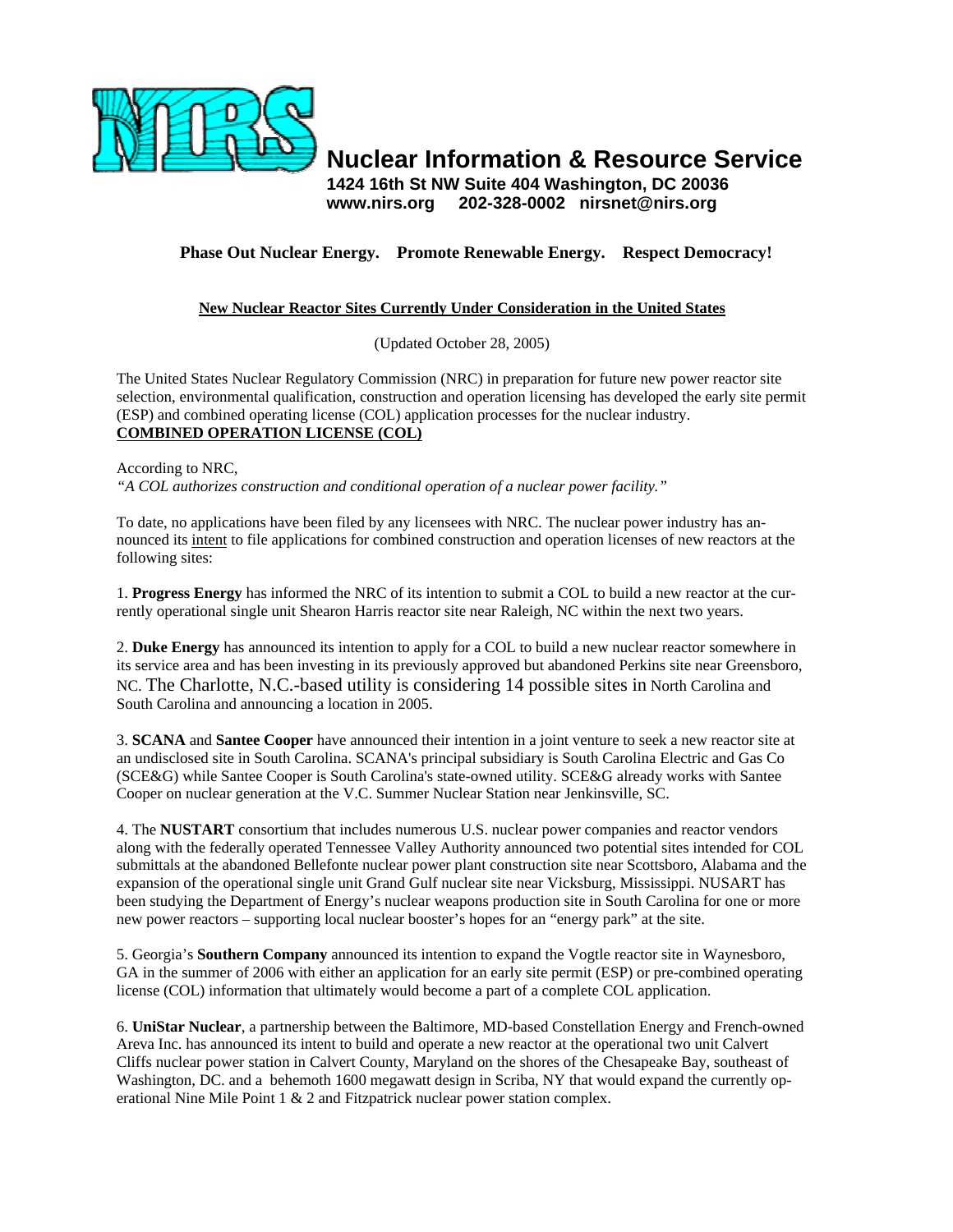7. **Entergy Nuclear**, headquartered in New Orleans, LA, announced its intent to prepare and file a COL application for a new site adjacent to its currently operational single unit River Bend nuclear power station near St. Francisville, LA.

## **EARLY SITE PERMIT (ESP)**

According to NRC *"The NRC can issue an ESP for approval of one or more sites for one or more nuclear power*  facilities separate from the filing of an application for a construction permit or combined license in accordance *with 10 Code of Federal Regulation(CFR) Part 52. . An ESP is a partial construction permit and is, therefore, subject to all procedural requirements in 10 CFR Part 2 that are applicable to construction permits. Applications for ESPs will be reviewed according to the applicable standards set out in 10 CFR Parts 50 and 100 as they apply to applications for construction permits for nuclear power plants. Early site permits are good for 10 to 20 years and can be renewed for an additional 10 to 20 years. ESPs address site safety issues, environmental protection issues, and plans for coping with emergencies, independent of the review of a specific nuclear plant design."*  Early site permit applications currently under review by the NRC to environmentally qualify construction sites without a utility commitment to construct a specific reactor design. However, an ESP permit does provide for site construction to include everything but the reactor building complex.

1. **Dominion** based in Richmond, VA has applied for an "Early Site Permit" at the current two unit North Anna nuclear reactor site on Lake Anna in Mineral, Virginia to environmentally qualify up to 2 additional new reactors.

2. **Exelon Nuclear** based in Chicago, IL has applied for the site expansion of the single unit Clinton nuclear power station in Clinton, Illinois.

3. **System Energy Resource Inc**. (SERI), a wholly owned subsidiary of **Entergy Nuclear** based in New Orleans, LA has submitted an application to environmentally qualify the site expansion of the Grand Gulf nuclear power station in Port Gibson, Mississippi for new reactor construction.

Compiled by Paul Gunter, Director, NIRS Reactor Watch Dog Project Paul can be reached at pgunter@nirs.org — 202-328-0002